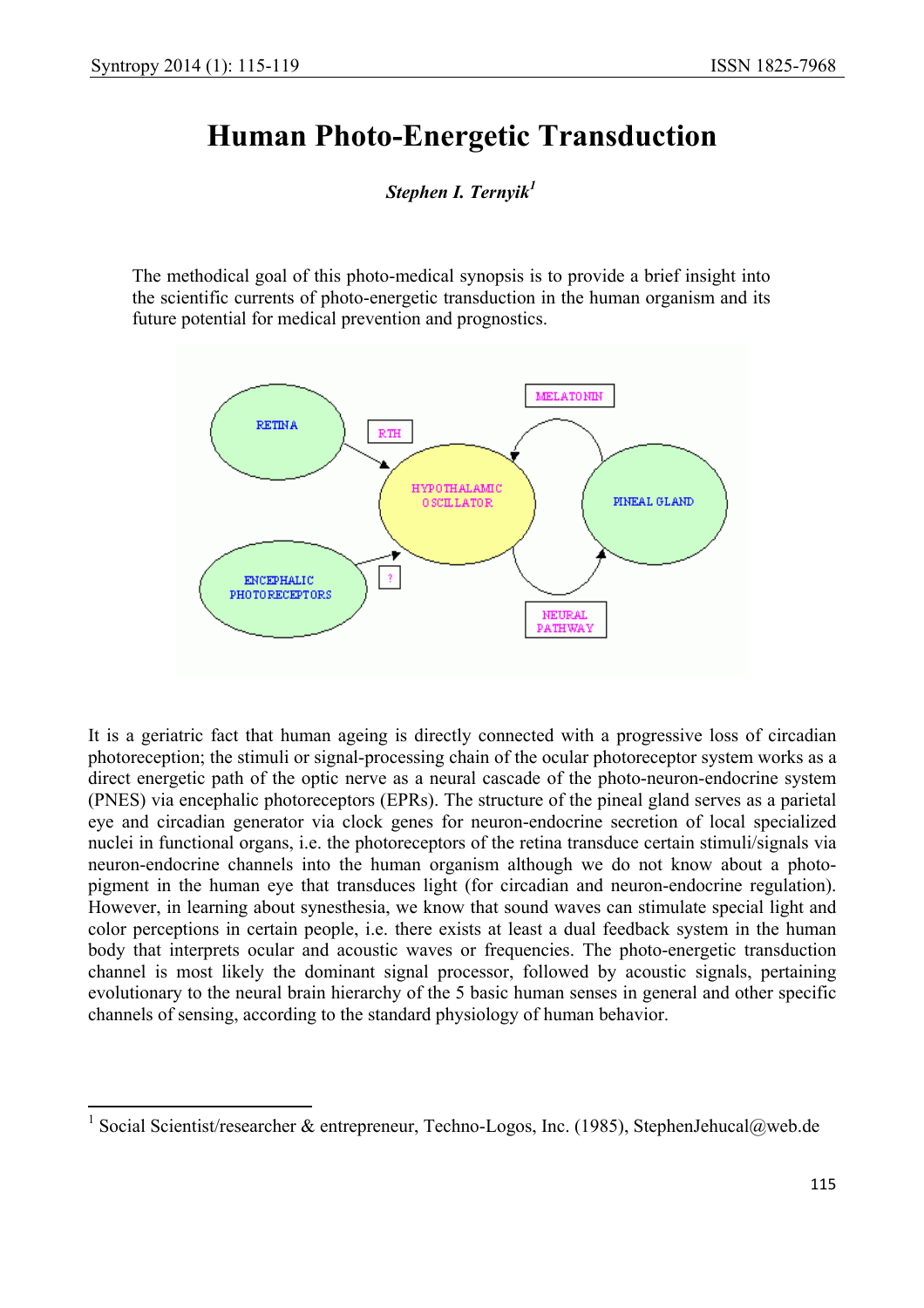

*Lux agitat molem?* It is safe to assume a vital pre-dominance of the photo-energetic channel in the human organism, operating in very close dual feedback connection with acoustic signal-processing of external physical (e.g. photonic, acoustic) stimuli into internal psycho- neuron-endocrine responses. It is also interesting to note an exact circadian and psychophysical restoral of the immunological biochemistry in the human organism at sleep, between 22/23h-3/4h, depending on the yearly photonic rhythm of light as Zeitgeber for the integral health of the human mind-body; the human brain registers these light differentials in scalar potentials of photonic electrodynamics, i.e. light wave behavior is changing the photonic frequency variations of the human organism as electromagnetic field (energy level=rate of time flow/cause-effect-relation). A relative quantum efficiency of light waves entering the human organism via the ocular pathway (and the skin) determines the health of the photo-neuron-endocrine recovery system.



Understanding disease, from the viewpoint of human systems medicine and applying the philosophical approach of photo-energetic circadianity, does not provide for acute technical interventions, but enables the practicing physician to personalizing health care for a better diagnostics and therapy of chronic dis-eases, thus improving prevention and prognostics. The human organism works as a light-mind-body, transducing external physical information stimuli by relative quantum efficiency into internal psychic neuron-endocrine responses; this information-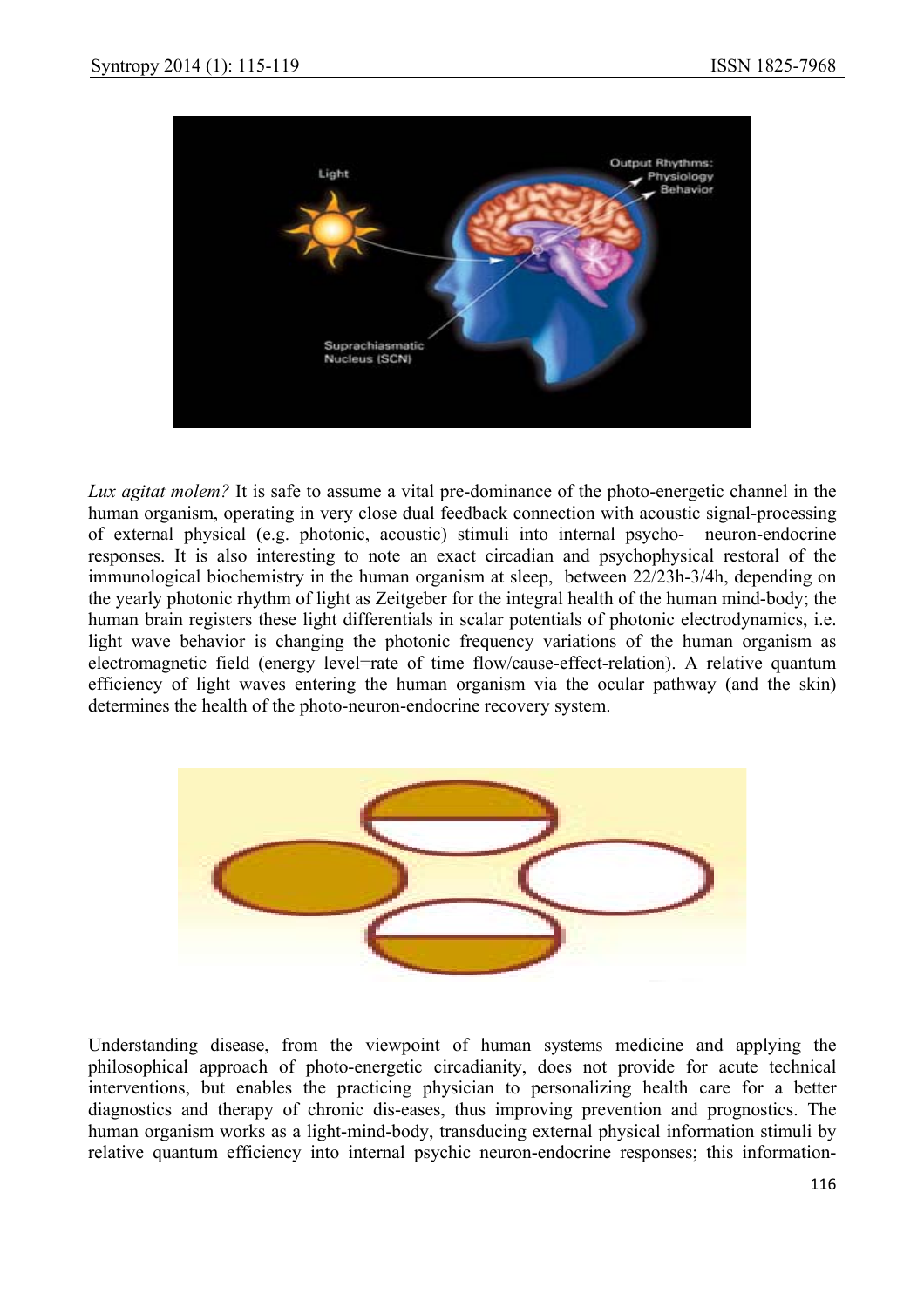energy-field is driven by photonic electrodynamics, i.e. electromagnetic field variations (e.g. additional important parameters of signal processing are the quality of the inhaled air and average temperature of the habitat, concerning optimal blood circulation). Applying a new translational epistemology and ontology of medical cybernetics (information science/quantum theory) will make it easier to methodically reduce and understand the complex inter-connections of the living human organism. There is no need for a medical metaphysics, but a societal need to better comprehend the interplay of body and environment (eco-medicine); such a cognitive extension of medical professional knowledge can serve as advanced input for improved health care; this is truly a professional and societal challenge and innovation.



Advancing medical cybernetics is naturally not the road to immortality, but the sane way to life style improvement, health consciousness and longevity quality, thus providing existing medical technologies with a deeper understanding of the human light-mind-body, i.e. a precise cognition of the quantum energy flow in the living organism (e.g. the heart-brain neuronal response dialectics and its direct interplay with the respiratory system). Such a higher direction of medical research will ultimately result in a clear separation of humanistic and veterinary medicine in the history of science. In cybernetic terms, it is safe to assume that the direct photo-energetic pathway of the ocular-optic nerve into the human brain-body is the most powerful of all senses and this is quite in opposite to the underestimation of ophthalmology in professional significance and unfortunately also monetary salary of these physicians. The human organism is not an assembly structure of mechanical machinery or a dead tissue factory, but a medical information-energy network that functions in quantum-equipotentiality (only living tissue can absorb, transduce and emit light=dead cells are no more light responsive). Certain light (sound) waves and frequencies do definitely correspond to the health of specific structural functions in the human organs; these are measurable quantities and qualities, giving technical proof for new medical treatments of dis-eases, probably with newly elaborated (eco-medical) light and sound therapy techniques and technology.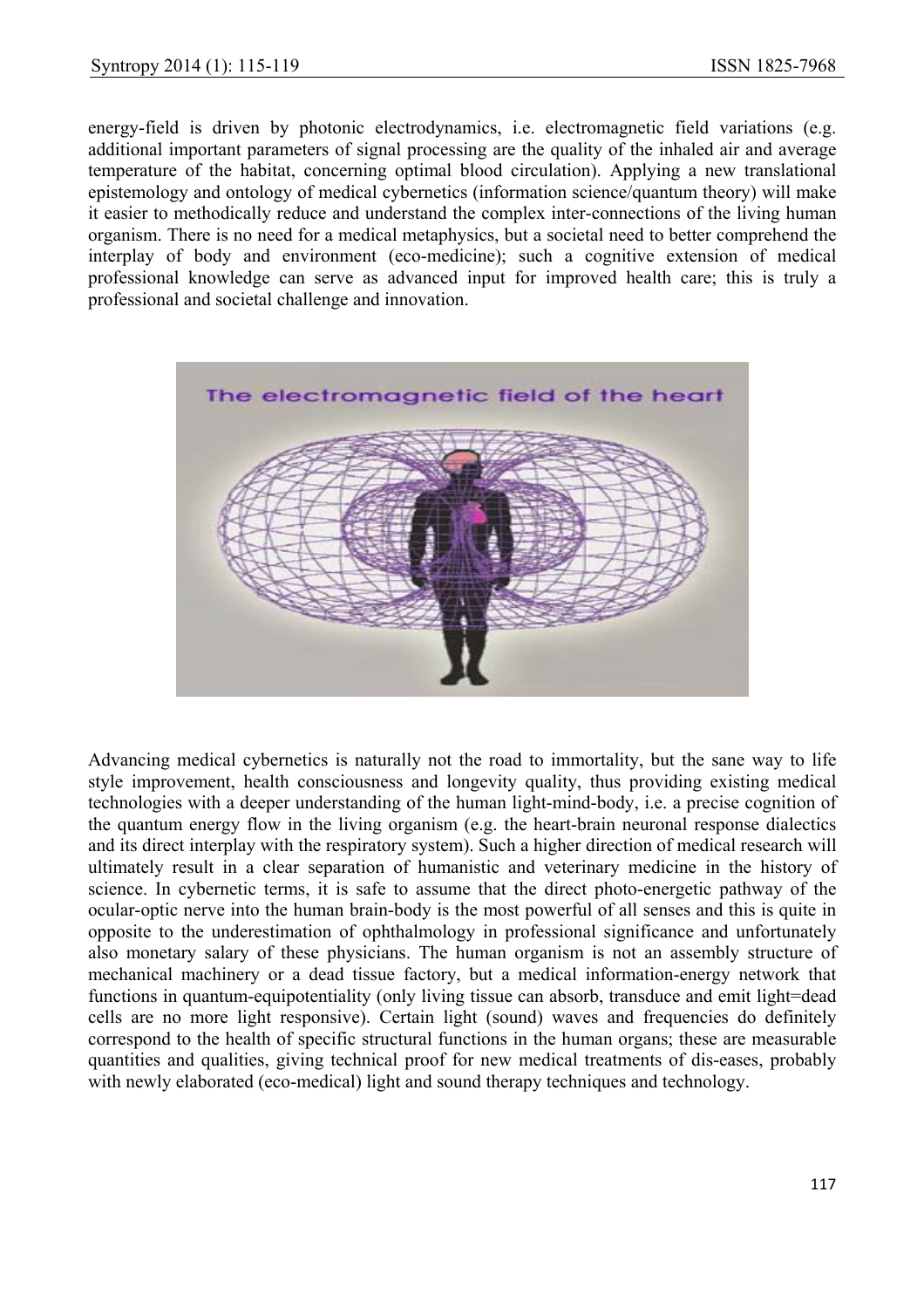

Human photo-energetic transduction processes are the initial basis of the psycho-neuron-endocrine system that keeps us healthy by the organic translation into immunological (biochemical) responses. The human light-brain-body works as a sensible psychophysical network that converts external signals into internal responses; illness and dis-ease are rooted in the pathological disturbance of this physiological signal transfer from the environment into the body; this eco-medical point of view perceives, observes and measures medical pathologies as a communication disorder (entropy) in the human body; the retro-causal restoration of communicative order (syntropy) in the human organism is therefore the radical aim of eco-medical health care (healthy health care); by gaining a deeper understanding of the material universe, we can wisely and creatively extend our limited temporal momentum in time-space.

## *Bibliography*

- − Boscovich RJ. 1763 (1922). A Theory of Natural Philosophy (Latin-English). Chicago: Open Court.
- − Hanifin JP/Brainard GC. 2007. Photoreception for Circadian, Neuroendocrine and Neurobehavioral Regulation. J Physiol Anthropol. 26:87-94.
- − Hollwich F. 1979. The Influence of Ocular Light Perception on Metabolism in Man and Animal. NY: Springer.
- − Korf HW (et al). 1952. The Pineal Organ, its Hormone Melatonin and the Photoendocrine System. Berlin: Springer.
- − Ternyik S.2014. Beyond Biomedical Ontology (forthcoming: Palermo: Epekina).
- − Whipple H (Ed). 1964. Photo-Neuro-Endocrine Effects in Circadian Systems. NY: Aca Sci Annals (Vol.117)
- − www.international-light-association.org